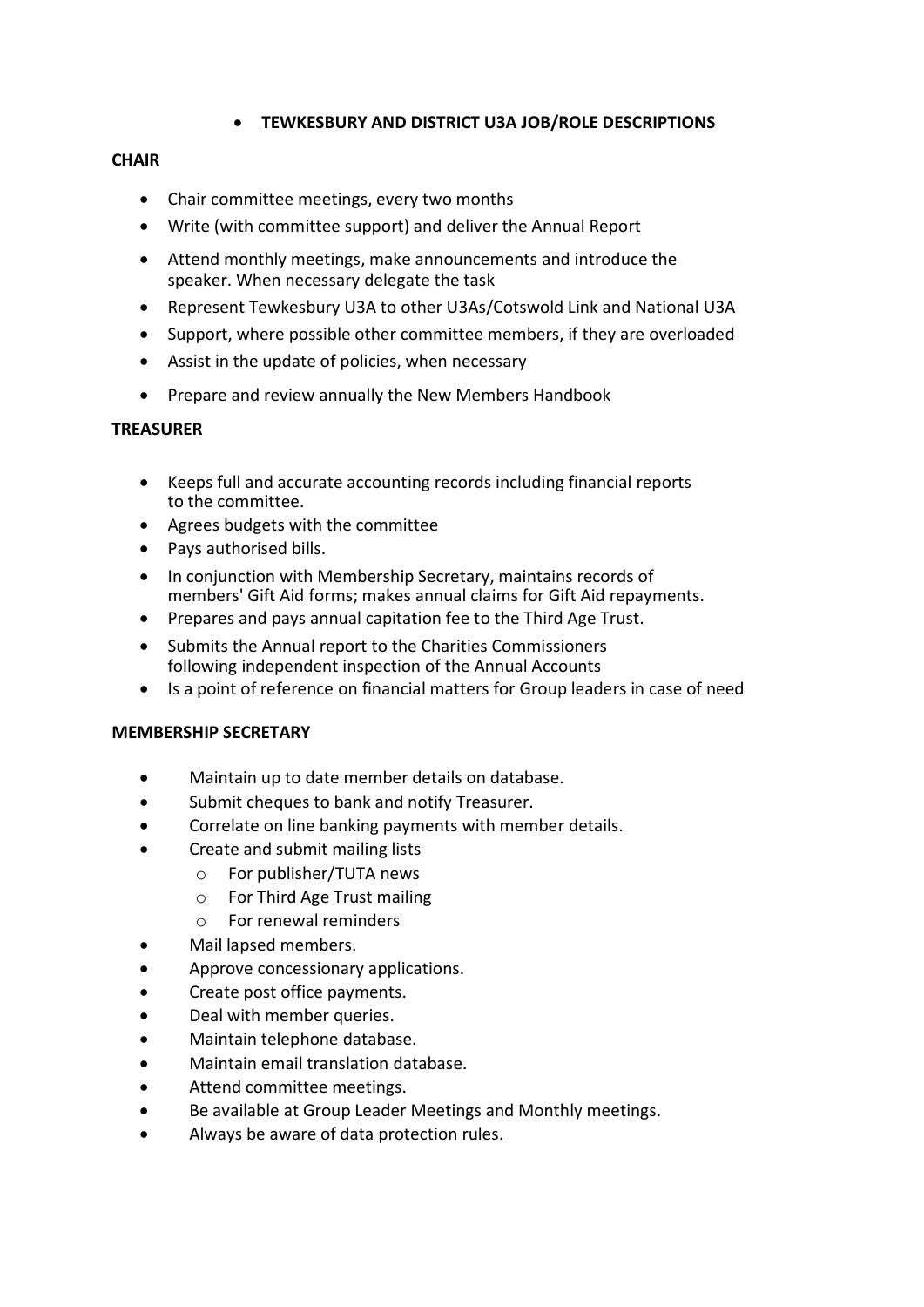#### **MINUTES SECRETARY**

- The role of Minutes Secretary involves:
- Generating and publishing to committee members an agenda for a forthcoming meeting seven days prior to that meeting (there are typically about six meetings/year);
- Taking minutes of a committee meeting, circulating draft copy of those minutes for perusal and then publishing to committee members definitive version;
- Playing a pro-active role in the annual AGM up to the point of the election/re-election of a chair;
- Overseeing with chair and TUTA News editor the construction of the members' booklet for the AGM;
- Taking and publishing the minutes of the annual AGM;
- Receiving and processing correspondence as required between meetings, often in e-mail format;
- Fulfilling other duties as may be reasonably requested by the committee from time to time.
- **Skills:**
- The ability to take minutes accurately and succinctly, noting action points;
- Ability to use internet in order to write minutes and to communicate them, ideally by e-mail, to committee members;
- Attention to detail.

#### **GROUPS' LIAISON OFFICER**

- The main duty of the Group Liaison Officer is to be the key link between the Committee, Group Leaders and members, through keeping in contact with all Group Leaders, ensuring that any problems are quickly resolved if possible and informing the committee of any difficult issues
- Organising the twice-yearly Group Leaders meeting
- Issuing minutes of Group Leaders' meetings
- Informing Group Leaders of any changes in statutory regulations
- Informing Group Leaders of any information pertaining to them from the National Office.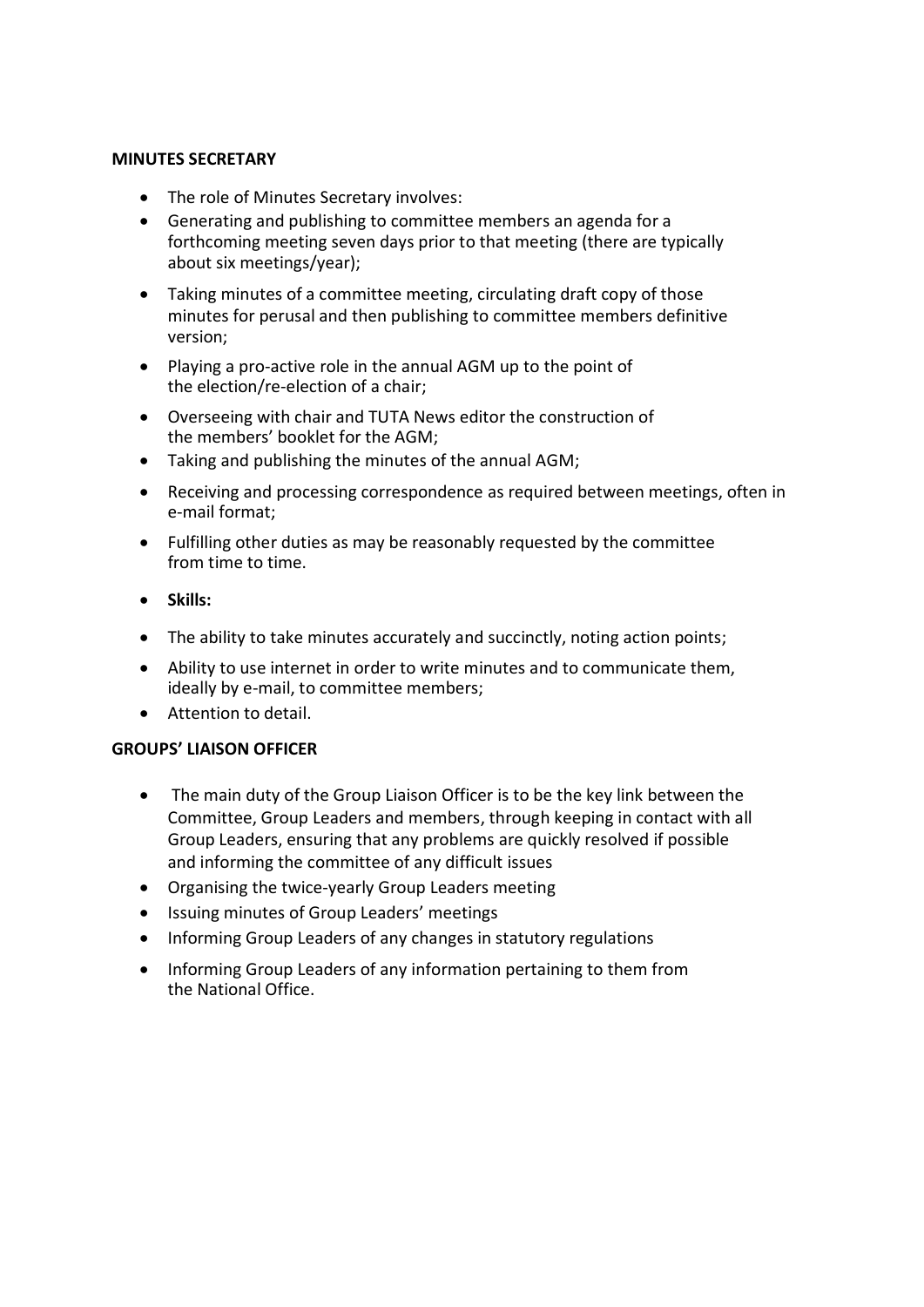## **EQUIPMENT OFFICER**

- The equipment officer
- maintains an equipment inventory.
- arranges inspection and safety check of equipment.
- advises committee and group leaders about the equipment.
- advises the committee about replacement, and purchases of equipment.
- Arranges storage of equipment.

## **BUSINESS SECRETARY**

- To be the email link between the committee and U3A
- To provide the committee with relevant information from U3A, in the form of a report
- To support the work of U3A committee

## **PUBLICITY OFFICER**

To ensure that U3A achieves a good profile in the Area

- Have posters displayed in relevant public areas
- Take up opportunities to display U3A to wider public Wheatpieces Family Day, Abbey Fair, Christmas Lights, other appropriate events
- Ensure that local press is aware of 'special events' within U3A e.g. Silver Jubilee
- Maintain gazebo and banners
- Ensure branch holds sufficient publicity material (available from HQ)– negotiate a budget for this
- Produce rotas to ensure stall is covered by a cross-section of members

# **EDITOR OF TUTA NEWS**

- A working knowledge of Publisher and Word is essential
- The editor compiles all the information about groups for the quarterly magazine
- This includes: Venues and times of meetings; activities; reports; photos etc
- As the deadline for entries approaches the editor will send out a reminder via the Group Liaison member to all groups.
- As the entries come in they will be saved in a folder on the computer. I do double entries to try to avoid anything getting lost on the system.
- Three weeks before publication, when all entries are in, the editor will try to fit everything into the magazine in alphabetic order where possible.
- The editor then sends the magazine to the proof reader. When it is returned and corrections made then it is sent as a pdf direct to the publisher, who distributes these by post.
- The pdf is sent also to the Web-site manager for posting on the web-site.
- *This takes 3-4 working days four times a year.*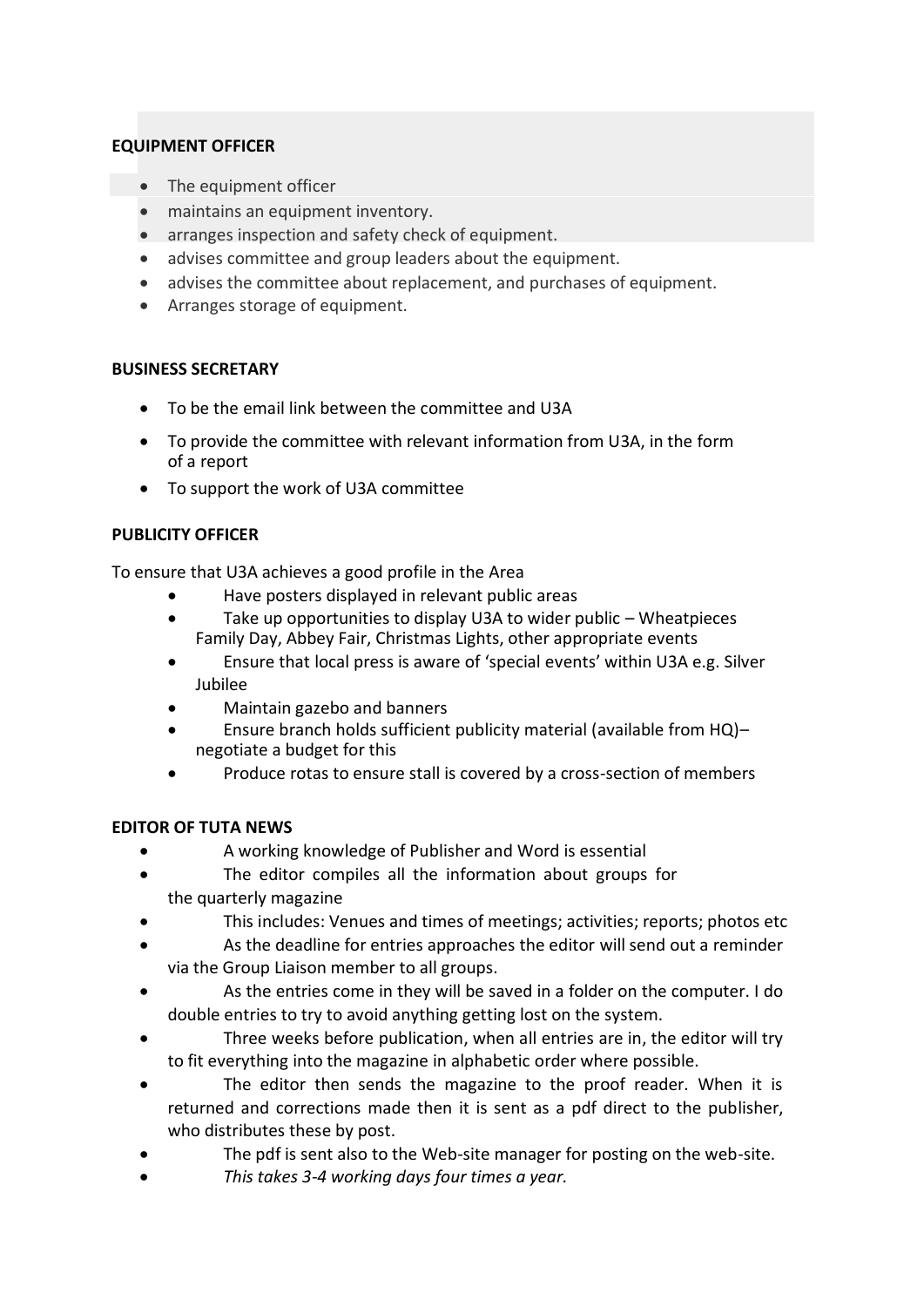## **COTSWOLD LINK OFFICER**

- To attend meetings of Cotswold Link, which comprises TU3A's neighbouring U3As
- To be the person liaising between TU3A and Cotswold Link, taking issues from TU3A and bringing back key information from Cotswold Link meetings in the form of reports to full Committee meetings

## **EVENTS OFFICER**

- To devise a varied and stimulating programme of activities, events and visits during the year, open to all TU3A members
- To bring to Committee plans for such a programme
- To report back to Committee on the success of each event
- To communicate each event to members in advance

#### **WEBMASTER**

- **Purpose of role:**
- To keep the website up to date and ensure it accurately reflects the activities of the Tewkesbury U3A.
- **Duties include:**
- Maintain the website with information from committee members, groups and organisations.
- Respond to general enquiries received through the website
- Active participation in the management of the U3A including regular attendance at AGM and committee meetings.
- Assist with social activities and promotional events.

#### **NEW MEMBERS OFFICER**

- To liaise with Membership Secretary to ensure all new members are contacted after joining the U3A.
- Ensure that all new members have received a "New members' booklet and current TUTA News.
- Meet and greet new members at monthly General meetings.
- Organise New Members meetings every 6 months. Liaise with Group Leader Coordinators to ensure that some group leaders as well as a few committee members attend the meetings to welcome new members
- Distribute questionnaires at the welcome meeting to ascertain whether any new members have skills which they are willing to contribute to the U3A.
- Be available to answer or assist with any queries which the new members may have.